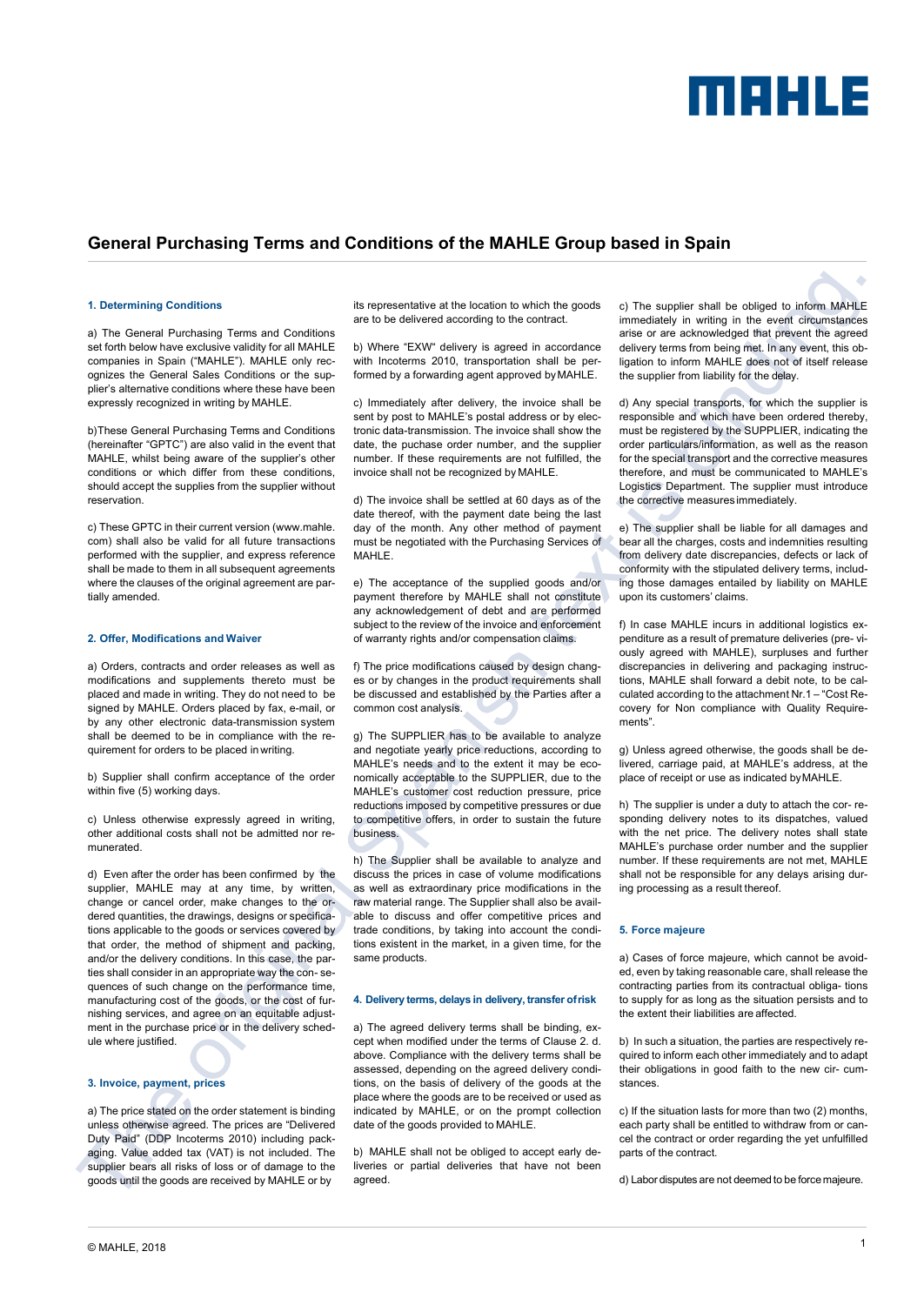# MEHLE

#### **6. No incoming inspection by MAHLE**

a) Prior to delivery, the supplier shall make all the controls (including the non-destructive tests and inspections reasonably expectable of a qualified and careful supplier) which are necessary and appropriate to enable it to warrant the quality, conformity and safety of its supplies and services. MAHLE shallnot be obligated to carry out any incoming inspection but reserves the right to examine that the goods delivered conform with those ordered and inspect them for any discrepancies in quantity or externally identifiable damage. The supplier shall waive any further incoming inspection and testing on MAHLE's part. In the case of defects that are not ascertained by MAHLE until the supplied goods are being processed or used for their intended purpose, MAHLE shall inform the supplier immediately upon ascertaining the defects. In this respect the supplier shall waive the defense of delayed complaint.

b) No assistance by MAHLE to the supplier in informing him of the applicable standards and regulations that shall release it from its qualityobligations.

#### **7. Quality and documentation**

a) The supplier must respect the acknowledged technology rules, the safety regulation, and the agreed technical data for his deliveries. Where the supplier has received drawings, samples or other instructions from MAHLE, it shall be under obliga- tion to comply with them regarding model and the characteristics of the material to be supplied, other- wise the supplied products shall be considered de- fective. Any modification to the item to be supplied must always be previously approved in written form by MAHI F

b) Where the supplier delivers production material to MAHLE, the following provisions shall have full validity, except where in a specific case MAHLE should so determine in writing or should agree other requirements with the supplier.

c) The supplier shall have or implement a quality management system based on IATF 16949, in its current version. The certificates of acknowledged certifiers or certificates by second parties may be acknowledged, as well as equivalent quality management systems, (e.g. ISO 9001, etc.). The supplier shall supply MAHLE with a copy of the corresponding current certificate. In case of loss of accreditation, MAHLE must be informed immedi- ately.

d) For the first samples, reference is made to the PPAP Level III last version. Aside from this, the supplier must keep a constant check on the quality of the articles it supplies. Furthermore, MAHLE and the supplier shall inform each other reciprocally of the possibilities of other quality im- provements.

e) Where MAHLE and the supplier have not definitively agreed neither manner nor the scope of the controls, nor the control tests and methods, MAH-LE is prepared, at supplier request, in so far as its

know-how, experience, and possibilities allow, to discuss the controls with the supplier in order to determine the corresponding state necessary for the technical control.

f) In case of parts mentioned specifically in technical documents or a separate agreement, the supplier shall keep special records showing when, how and who tested the delivery items for their characteristics subject to documentation and the results of the required quality tests. The test documents shall be retained for ten (10) years and shall be submitted to MAHLE if necessary. The supplier shall impose the same obligation on subcontractors within the bounds of what is legally possible.

In case the Supplier does not fulfil the quality and certification requirements to which it is obliged by law or under this contract, MAHLE will penalize the Supplier according to Attachment Nr. 1 of these GPTC "Cost Recovery for Non Compliance with Quality Requirements".

All the costs originated by the non fulfilment of the mentioned requirements will be transferred to the Supplier, including the logistics and administrative costs.

g) MAHLE and its customers, at MAHLE's own cost and expense, shall have the right during reasonable business hours and upon at least two (2) days prior written notice to inspect the Supplier's and its subsuppliers' facilities and to perform quality audits with respect to the materials provided.

#### **8. Hazardous materials and substancesand product defects**

a) The supplier shall have ISO 14001 certification or has to implement an environmental management system based on ISO 14001 in its current version. The supplier shall also observe the legal regulations of the manufacturing and selling country relating to goods and materials as well as processes which are subject to special treatment, etc., as regards their transportation, packing, labelling, warehousing, treatment production and disposal on account of laws, ordinances or other regulations, or on account of their composition and environmental impact. Goods, materials, and processes which, pursuant to laws, regulations, and other provisions, or due to their composition and environmental impact, require special treatment in their transportation, packaging, identification, storage, handling, manufacture, and waste disposal, are subject to compulsory compliance with the legal requirements of the country of manufacture, as well as with those of the country of distribution.

b) In this case, the supplier shall supply MAHLE, prior to confirmation of the order, with the documents and certificates that prove effective compliance with the specific regulations. Generally, all hazardous substances and water-endangering may only be delivered upon the prior presentation of a safety data sheet, duly in compliance with EU Directives, excluding MAHLE from any legal liability arising out of failure to comply with the mentioned regulations. Should the requirements set forth in a) be altered

during the course of the supply, the supplier shall immediately provide MAHLE with all documents cor- responding to the amended requirements.

c) MAHLE shall be entitled to return to the supplier any hazardous materials or substances and waterendangering materials which have been proposed and delivered for tests. The costs shall be borne by the supplier

d) To the extent possible, the supplier shall use recycling material in the production process, and label all products accordingly.

e) The Supplier shall be liable for material, manufacturing, design defects and any damage which occurs as result of non-compliance with the existing legal regulations.

f) The Prescription List/List of Substances Subject to Declaration shall be taken into account as regards the contents of the delivery items. The latest version of this list can be found in the section "Environment" on our Internet homepage on [www.mahle.com.](http://www.mahle.com/)

g) The supplier shall enter all necessary information in the IMDS Database (International Material Data System, www.mdsystem.com); the approved and accepted IMDS entry for all relevant material data is a component and precondition of each successful initial sample approval.

h) In case of disagreement, the existence of any material, manufacturing and design defects in the supplied goods and the correspondent responsibility shall be finally determined by MAHLE.

i) The Supplier agrees to abide by the EU regulation concerning the registration, evaluation, authorisation and restriction of chemicals (EU regulation Nr. 1907/2006 dated 12/18/2006, hereinafter "REACH"). The Supplier must carry out all pre- and registrations on time. MAHLE is exempt of any liability for these pre- and registrations. The Supplier accepts that the material cannot be delivered if the REACH requirements are not fulfilled or are inadequate.

#### **9. Packaging**

a) The requirements of the packaging regulations and ordinances must always be compliedwith.

b) The supplier must collect the used packaging, empty of remains, free of charge. Should this not be possible, the supplier must bear the costs cor- responding to the disposal of the waste.

#### **10. Warranty/Claims**

a) The supplier shall match the same warranty that the OEM grants to the end customer.

b) The warranty period of the supplied goods for serial defects shall be of ten (10) years.

c) The content of items 10 a) and 10 b) shall apply also for replacement parts.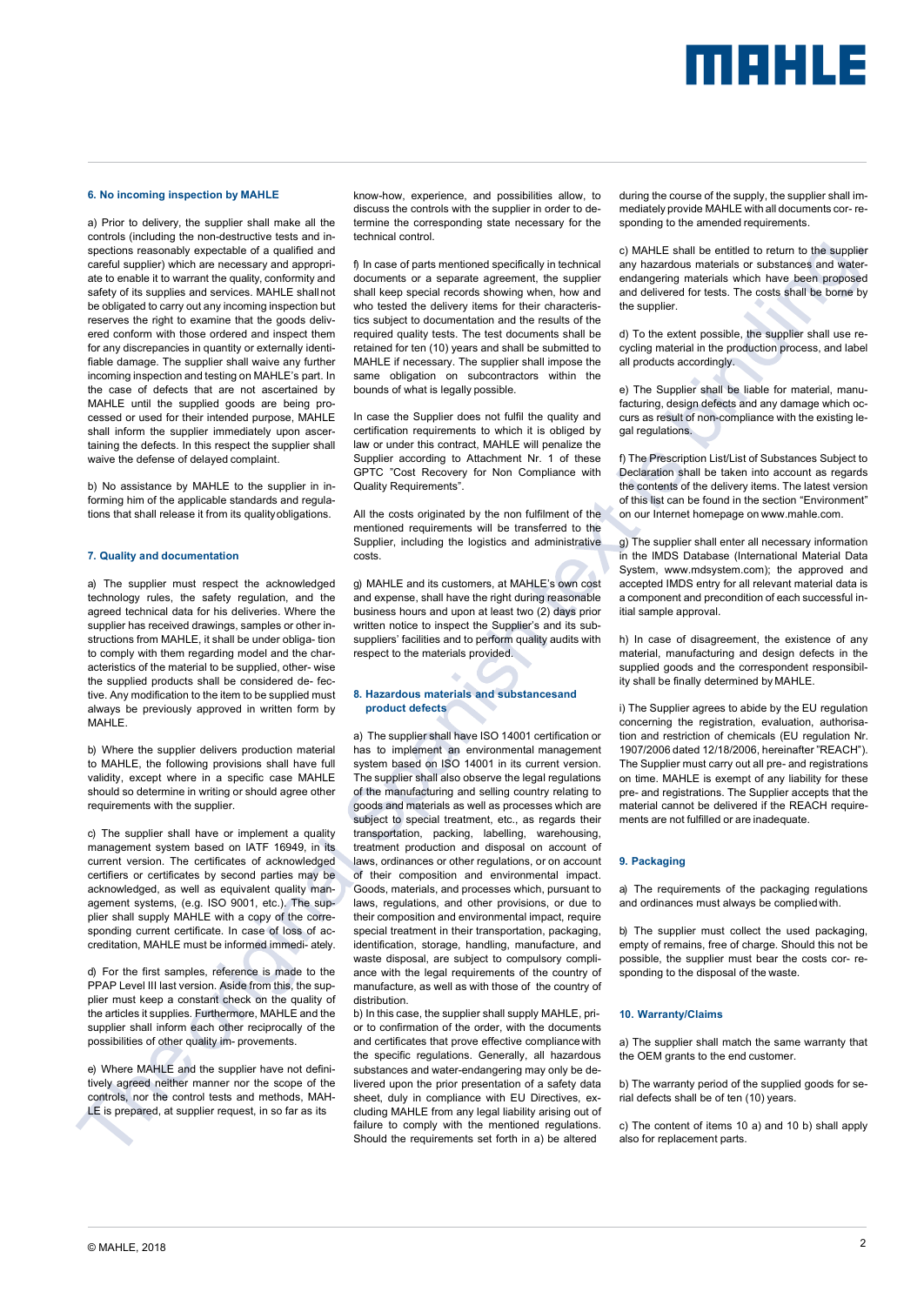# MAHLE

d) For the avoidance of doubt, a defective product in the sense of this clause is any product which is delivered to MAHLE which (i) does not fulfill the MAH-LE specifications, samples, drawings or any kind of instructions, or (ii) are not free of design, material, manufacturing or quality defects, or (iii) are not, in any way, in compliance with any relevant legal regulations or MAHLE's requirements from time to time in force in the countries where products or end- products equipped with products are sold or used, as the case may be. Supplier expressly guarantees that all products to be delivered in accordance to a design approved by MAHLE are fit and adequate for the intended purposes.

e) In case that MAHLE detects any quantity orquality discrepancies in the ordinary course ofbusiness, MAHLE shall immediately inform the supplier of the detected discrepancies. Other defects detected by MAHLE during the transformation of the supplied goods or during thereof use according to their purpose, shall be informed immediately by MAHLE once they are detected. In any case a formal claim will be sent to the supplier as well as the damage costs provoked by the detected discrepancies.

f) If a defective delivery is made, the supplier shall, at MAHLE's choice, remedy the defect or make a new delivery, unless this should not be reasonable for MAHLE. In both cases, the supplier shall bear all costs arising. In case of a new supply, the supplier must collect the defective parts, at its own expense.

g) Should the supply of defective parts occasion MAHLE costs such as e.g. transport, infrastructure, workmanship and materials, or for receipt controls that are more stringent than normal, the Supplier shall be under a duty to compensate MAHLE.

h) The foregoing entitlement to claim for defects shall expire after three (3) years have elapsed following the date of delivery of the goods (assignment of risk), unless stated to the contrary below. Where the supplier supplies MAHLE with production material which, in accordance with the intrinsic purpose thereof, is finally assembled in cargo vehicles or engines, the expiry period commences as from when the end-client puts the vehicle or engine into service. In order to determine the date of entry into service, the date of first registration shall be taken into account, provided that the vehicle or theengine requires registration. The expiry period shall in any event expire after three (3) years have elapsed following the delivery of the goods to MAHLE. In the case of defects in articles supplied which, in accordance with their habitual purpose, are used for construction, or in the case of statutory defects, the validity to claim for MAHLE site shall be of ten (10) years.

i) Where a defect is detected within six (6) months as from the expiry of the assignment of risk, it shall be deemed that the defect already existed at the time the assignment of risk took place, unless the said assumption is incompatible with the type of item or with the defect.

j) Furthermore, where by reason of defects in the goods that are the subject of the order supplied

by the supplier, MAHLE should be under a duty to collect the goods manufactured or sold thereby, or should incur reductions in their sale price, or should be sued, MAHLE reserves the right to pass on these effects to the supplier.

k) MAHLE may seek compensation from the supplier for any costs it has had to bear as against its client due to the fact that the said client is entitledto compensation for the costs incurred in the recovery, especially transport, infrastructure, workmanship and material costs, and losses and harm.

l) MAHLE may, at its own discretion, charge a lump sum, to be calculated according to the Attachment Nr.1 – "Cost Recovery for Non Compliance with Quality Requirements" for each claim it receives from clients. In any case, if MAHLE chooses to charge this lump sum, it shall be nonetheless entitled to charge the supplier for any additional costs in excess of the lump sum, generated by, for example, reconditioning, new packaging, reverification, transports, etc.

m) Notwithstanding the provisions of section 10 g), the expiry period for entitlement to pass on dam- age and loss incurred is ten (10) years, as from the date of payment or repair by MAHLE to its client or enduser. However, the supplier's strict liability ex- pires after ten (10) years have elapsed following the placement into circulation of the defective product causing the damage.

n) Where MAHLE, in its capacity as a supplier to the motor industry, undertakes as against one of its clients to accept liability for defects for a longer term or with a broader scope, the supplier, if it supplies production material, shall in the future also be under a duty to accept the said rule, following notification in writing.

o) In those cases not expressly provided for in this section, any other rights pertaining to MAHLE to receive compensation for losses and harm caused by the supplier's negligence or following warranties made thereby shall be retained intact

#### **11. Product liability and Recall**

a) If legal action is taken against MAHLE due to product liability or on account of the contravention of official safety regulations due to a defect in a product it has manufactured or otherwise put into circulation, the supplier shall be under a duty, pro- vided that the defect in MAHLE's product is due to a failure in the goods supplied by the supplier, to hold MAHLE harmless at first request for all claims, to pay the damages. This also includes the costs occasioned to MAHLE on account of hiring profes- sional counsel for its defence and legal representa- tion, as well as for the hire of technical professionals

– experts – necessary for its legal defence or the costs that arise in general terms with regard to defending claims for liability with regard to the product. If MAHLE is subject as against the affected party to special rules with regard to the burden of proof, the said rules shall also be valid for the relationship between MAHLE and the supplier.

b) In cases of liability for harm caused by the product according to sub-clause 11 a), the Supplier shall provide MAHLE with all the necessary information and any support within the bounds of reason to fend off claims.

c) If MAHLE is obliged to carry out a recall action or service campaign due to the defective nature of the goods delivered by the supplier, or if it is necessary on account of danger to human health or life or to material assets, the supplier shall be obliged to pay the resulting costs.

d) The supplier shall indemnify MAHLE or other third parties for all claims, damages and losses due to their product defects.

e) Supplier shall assure that the manufacture, sale and/or use of the goods supplied to MAHLE, will not infringe or contribute to the infringement of any intellectual property rights. Supplier shall agree to defend, protect, save harmless and indemnify from all loss and damage, whether directly or indirectly, MAHLE, its customers and final users of its products, as to any claim or demand based on or arising out of infringement or an allegation of infringement and, after notice, to appear and defend at Supplier's own expense any suits arising from suchclaim.

f) Should MAHLE be partly responsible for the defect in the product or for the need to perform a product recall action for harm caused by defective products, the Supplier shall be under obligation to pay a compensation to MAHLE.

g) The supplier shall be under obligation to take out civil liability insurance sufficient to cover all the risks of harm caused by the product, including the risk of a recall or service campaign. At request of MAHLE, the supplier shall provide documentary evidence of this insurance straightaway.

#### **12. Industrial Property Rights**

a) The supplier warrants that all supplies are free from patents and intellectual property rights pertaining to third parties and that the supply and use pursuant to contract by MAHLE and its clients of the articles supplied does not infringe any patent or third-party intellectual property rights. This shall also be valid for patents published abroad. The supplier shall hold MAHLE and its clients harmless as against any claims by third parties for patent infringement, and shall bear all costs incurred by MAHLE in this regard. In the event of patent infringement, MAHLE shall furthermore be authorized, according as it may decide, to obtain approval from the patent holder for use of the patents that have been infringed, at the expense of the supplier.

b) This shall not be valid if the article supplied has been manufactured in accordance with drawings, models, or other detailed indications by MAHLE, and the supplier was not aware, nor need it have been aware, that this constituted an infringement of patent rights or of third-party intellectual property rights.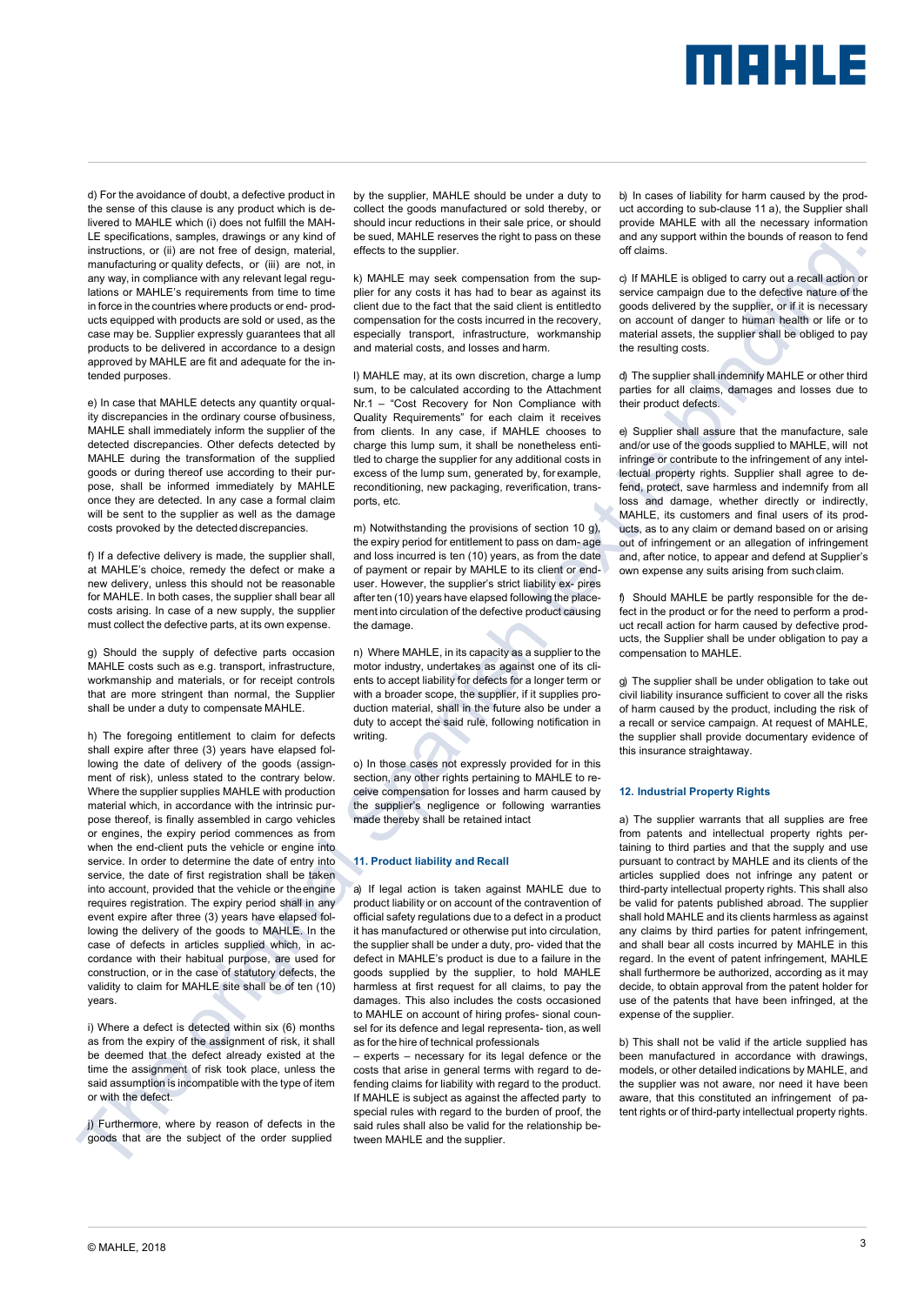## merus

c) The parties undertake to inform each other immediately of any risks of infringement they may be aware of, and of supposed cases of infringement, and shall compensate by mutual agreement, in so far as is reasonable, any claims for infringement of the said rights.

#### **13. Tooling**

a) In case the price to be paid for the goods requested by MAHLE includes special tooling, or any other equipment, such tooling/equipment shall be or become the property of MAHLE. The supplier shall transfer the sole property of tooling to MAHLE no later than upon final payment.

b) The supplier shall not use the mentioned tooling for the supply of third parties.

c) Supplier agrees to maintain and repair tooling at no expense to MAHLE and from time to time replace tooling without expense to MAHLE, except if that costs incurred as a result of MAHLE's design change or specifications shall be paid byMAHLE.

d) The supplier shall reduce the price of the supplied products when the amortization period for tooling and/or equipment is complete.

#### **14. Obligation to assure supply of spareparts**

a) The supplier shall deliver spare parts at serial price for a minimum of fifteen (15) years after end of serial production and offer an all-time production at the latest serial price.

b) The supplier shall provide MAHLE with all necessary rights in order to file patents regarding all product related inventions, as well as with all further Know How related to the product

c) The supplier shall grant to MAHLE a non-exclusive, free of charge, transferable, unlimited in time, scope and content license on its background rights in as far as they shall be deemed necessary for utilizing the supplied products.

d) The supplier shall grant to MAHLE an exclusive, free of charge, transferable, unlimited in time, scope and content license on its copy rights in as far as they are related to the products.

#### **15. Retention of Title, Means of production**

a) MAHLE shall not accept any extended reservation of title of the supplier.

b) The means of production provided to MAHLE's supplier (especially parts, raw materials, or tools, etc.), as well as any documentation, samples, models, data, etc., shall remain in the ownership of MAHI F

The supplier shall be under an obligation to attach an indication of MAHLE's ownership to any means of production provided by MAHLE, and to insure

them against fire, water, and theft for their new replacement value. The supplier shall prove the existence of the corresponding insurance policy to MAHLE under request. The supplier shall at its own expense perform such maintenance as may be required within the normal time intervals. Thesupplier shall notify MAHLE immediately of any damage or breakdowns.

c) The transformation, reconstruction, or assembly by the supplier of the means of production provided by MAHLE shall be performed for MAHLE. Should the transformation, reconstruction, or assembly lead to an inseparable mix of objects belonging to MAHLE with objects belonging to the supplier or to a third party, MAHLE shall acquire co-ownership of the new object in the same proportion as the value its objects had with regard to the new object, irrespective of the party to which the essential or accessory parts of the main object corresponds and of the party owning the most valuable part. The supplier shall hold MAHLE's share of the co-ownership on MAHLE's behalf. To that effect, the supplier shall enter into the necessary agreements with any third parties to which the abovementioned objects belong before using such objects in the transformation, reconstruction, or assembly operations. In case it does not do so and MAHLE is denied co-ownership of the new objects, the supplier shall compensate MAHLE for all damages incurred.

d) The supplier shall use the means of production, documents, samples, models, data, etc. provided by MAHLE for the exclusive purpose of manufacturing the goods ordered by MAHLE and shall immediately return them free of charge at any time to MAHLE under request.

#### **16. Termination**

a) MAHLE may terminate this order with immediate effect by notice in writing to the Supplier any time after the occurrence of any of the followingevents:

1. a material breach by the Supplier of any of its obligations under these General Purchasing Terms and Conditions or any other agreements concluded between the Parties;

2. the making of an administration order in relation to Supplier or the appointment of a receiver orthe taking possession or sale by an encumbrancer or all Supplier's assets and/or the commencement of any proceedings under applicable insolvency laws;

3. A change of control of theSupplier.

b) MAHLE will not exercise its rights to terminate the order under the above section a) 1. of the clause 16 until after it has given the Supplier a written notice and the Supplier has been granted a reasonable period to remedy the default, not exceeding thirty (30) days.

b) The silence or abstention to act by MAHLE regarding the performance of a material breach by the Supplier shall not be interpreted as a tacit approval, nor may be considered as a precedent which is relevant to the Supplier.

c) In case this Agreement is terminated for whatsoever reason, the Supplier shall be under the obligation to return all means of production provided by MAHLE.

#### **17. Confidentiality**

a) The parties undertake to treat all orders and all commercial and technical data relating thereto as business secrets. In particular, all drawings, plans, calculations, quality guidelines, samples, and other similar items received shall be kept in the strictest confidential. Reproduction and transmission of secret information shall only be permitted within the framework of business requirements. Confidential information may only be disclosed to third parties after prior written permission has beenobtained.

b) The supplier shall give an undertaking to impose the same obligation on subcontractors regarding the maintenance of secrecy. Confidential informa- tion provided to the supplier by MAHLE may only be used by the former in accordance with the regu- lations.

c) The obligation to maintain secrecy shall apply even after delivery relations have ended. At the end of delivery relations, the Supplier shall be obliged to return to MAHLE all business secrets if they are embodied or stored on electronic data media. All business secrets shall be eliminated from the data processing equipments of the Supplier. Copies and duplicates, whatever their format, must be de- stroyed in such a way that their reconstruction be- comes impossible.

#### **18. Place of performance, applicable law and jurisdiction**

a) The place of performance for the supplier's delivery obligations shall be the place of receipt or utilization specified by MAHLE. The place of performance for MAHLE's payment obligations shall be the head office of MAHLE.

b) The law of Spain exclusively shall apply to this contract. The Vienna UN Convention on the International Sale of Goods (CISG) shall not apply.

c) The place of jurisdiction for all disputes arising from the business relationship between the parties to the contract shall be Barcelona. MAHLE shall furthermore have the right at its discretion to take action against the supplier at the latter's general place of jurisdiction